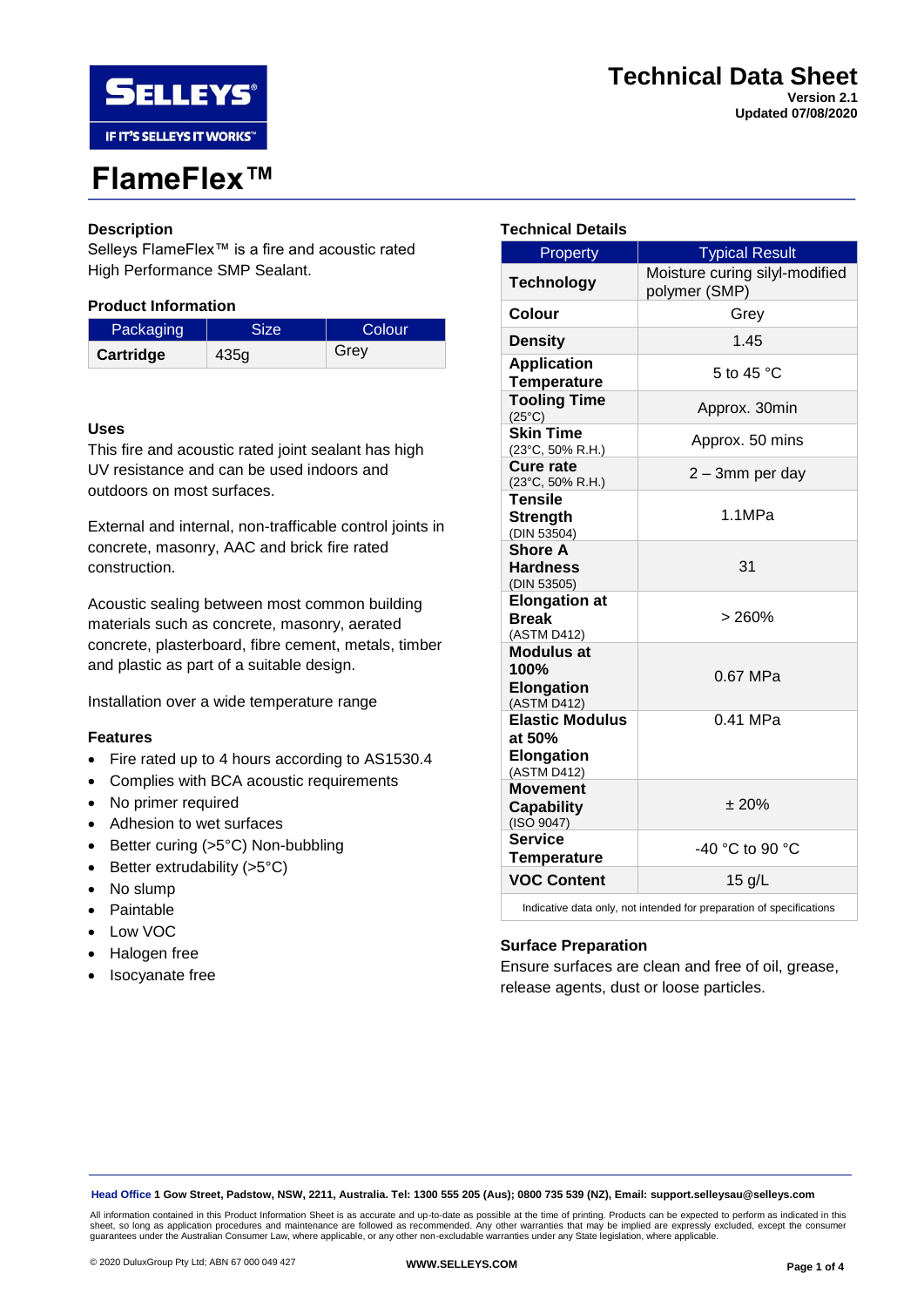## **Technical Data Sheet Version 2.1 Updated 07/08/2020**

**SELLEYS** IF IT'S SELLEYS IT WORKS"

# **FlameFlex™**

Porous surfaces should be prepared by grinding, brushing, wiping with cloths or blowing off with oilfree compressed air. Any laitance should be removed from concrete-based surfaces.

Non-porous surfaces should be free of scale, rust or oxides and can be degreased with a solvent such as MEK, acetone or mineral turpentine. Some degreasing solvents may leave a residue that should be removed.

## **Directions for Use**

The following should only be used as a guide and the installer should apply all Australian Standards, BCA/NZBC requirements, and best practices when using FlameFlex™.

Cut tip of cartridge and attach nozzle. Insert in caulking gun. Cut nozzle to size required for joint.

Extrude sealant smoothly into joint, while ensuring that all substrates are well wetted out with sealant.

For fire rating, joint width should be between 20mm and 40mm. Minimum joint depth should be 10mm or half the width for joints wider than 20mm.

 $\frac{\text{width}}{\ }=2$  $\overline{\text{depth}}$ 

For joints greater than 20 mm, the ratio of width to depth should 2:1.

A tight fitting non-absorbent, non-adhering backing material should be used to ensure the correct dimensions and prevent three-surface adhesion. Suitable materials include open cell foam backer rod or bond-breaking tape.

**Curing:** The sealant cures by reaction with atmospheric moisture therefore cure rate is dependent on humidity, ambient temperature and joint size. Typically, the sealant will form a thick skin within 24 hours and full cure can be expected after 7 days.

In dry or cool conditions the sealant cure will be longer.

**Painting:** Paintable with water-based paints after product skins (60 – 90 min). Allow longer times before painting in colder weather. Paint within 12 hours of application. Solvent-based paints may be used after first painting with a water-based paint. Due to the large number of paints and varnishes available, a preliminary test of compatibility is recommended.

## **Tips**

For neat joints use masking tape on both sides of the joint and remove before skinning.

In dry conditions, surfaces can be misted with water to speed up cure.

## **Coverage**

| Joint Size (mm) | Metres per cartridge |
|-----------------|----------------------|
| 6 x 6           | 7.9                  |
| 8 x 8           | 4.5                  |
| $10 \times 10$  | 2.9                  |
| $12 \times 12$  | 2.0                  |
| 15 x 7.5        | 2.5                  |
| $20 \times 10$  | 1.4                  |
| $30 \times 15$  | 0.6                  |
| 40 x 20         | 0.4                  |

**Head Office 1 Gow Street, Padstow, NSW, 2211, Australia. Tel: 1300 555 205 (Aus); 0800 735 539 (NZ), Email: support.selleysau@selleys.com**

All information contained in this Product Information Sheet is as accurate and up-to-date as possible at the time of printing. Products can be expected to perform as indicated in this sheet, so long as application procedures and maintenance are followed as recommended. Any other warranties that may be implied are expressly excluded, except the consumer<br>guarantees under the Australian Consumer Law, where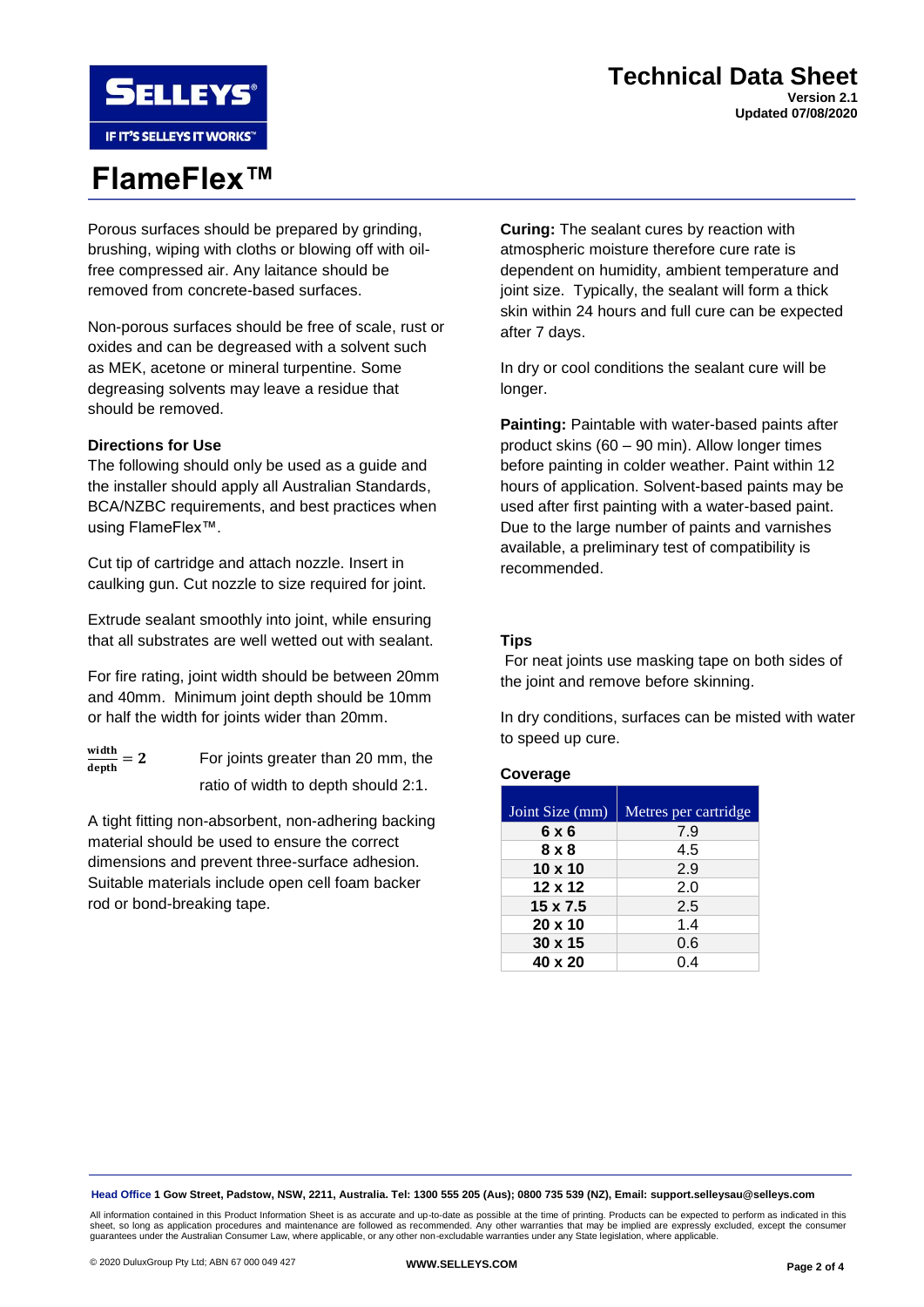

## **FlameFlex™**

## **Clean Up**

Uncured product can be removed with mineral turpentine. Cured product can be removed by mechanical action. Use Poly Cleaning Wipes to remove sealant from the skin.

#### **Storage**

12 months from date of manufacture if stored below 28<sup>o</sup>C

## **Limitations**

- Not for permanent water immersion or below water-line use
- Not suitable for use on polyethylene, polypropylene or Teflon.

## **Warnings, First Aid and Shipping Information**

This information can be located on the product SDS found through our website – www.selleys.com

**Head Office 1 Gow Street, Padstow, NSW, 2211, Australia. Tel: 1300 555 205 (Aus); 0800 735 539 (NZ), Email: support.selleysau@selleys.com**

All information contained in this Product Information Sheet is as accurate and up-to-date as possible at the time of printing. Products can be expected to perform as indicated in this<br>sheet, so long as application procedur